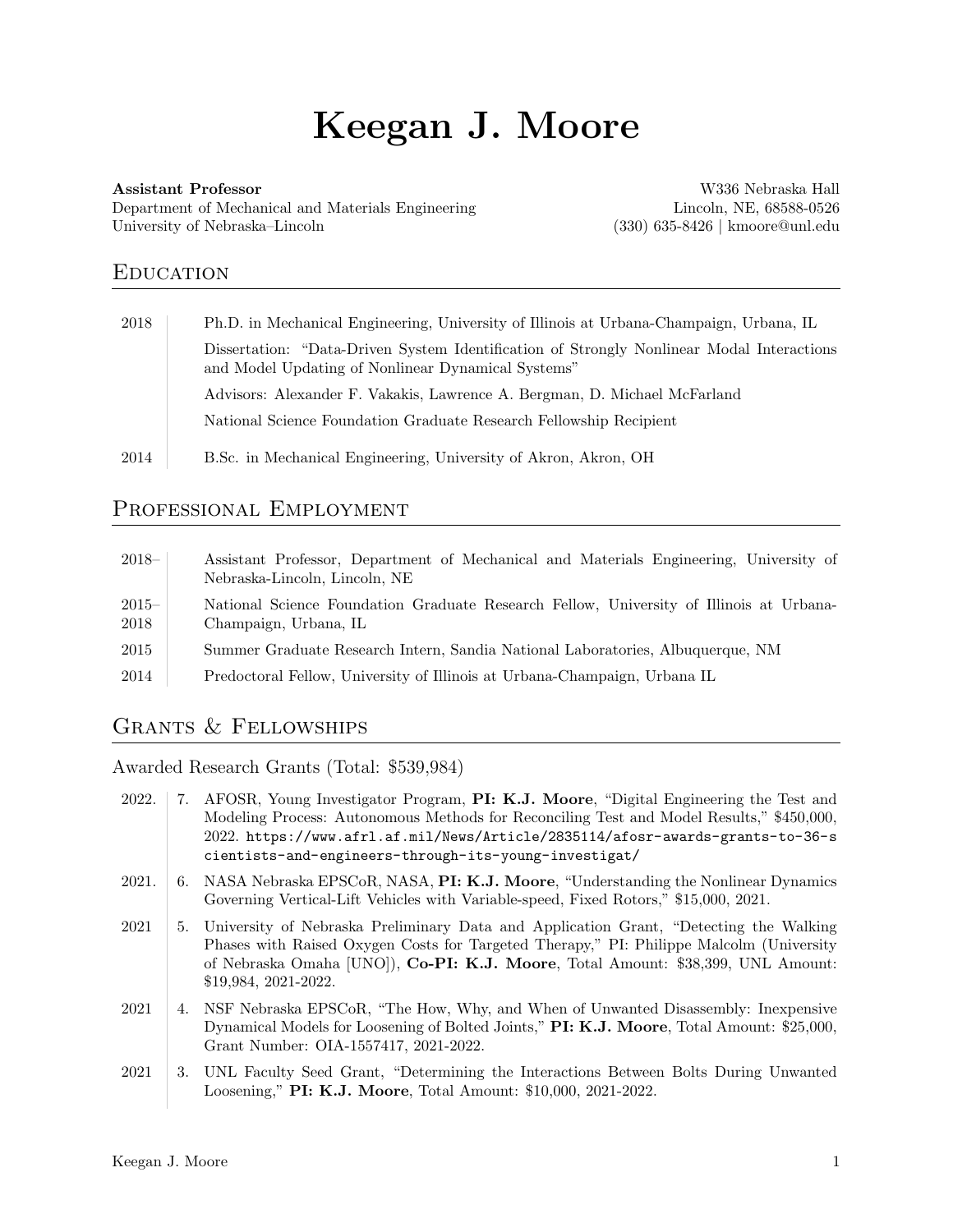- 2020 2. NASA Nebraska EPSCoR, NASA, "Design of Nonlinear Vibration Absorbers to Enhance Aeroelastic Performance of High-aspect-ratio Wings in Commercial Aircraft," PI: K.J. Moore, Total Amount: \$15,000, Grant Number: 80NSSC19M0065, 2019-2020.
- 2019 1. NASA Nebraska Space Grant, NASA, "Manipulating Nonlinear Absorbers to Enhance Vibration Suppression in Ultra-high-aspect-ratio Wings,"PI: K.J. Moore, Total Amount: \$5,000, Grant Number: NNX15AI09H, 2019-2020.

Fellowships & Awards - University of Nebraska-Lincoln (Total:\$85,048)

- 2021 8. University of Nebraska-Lincoln, College of Engineering Teaching Fellow (\$2000), 2021-2022.
- 2021 7. Air Force Summer Faculty Fellowship, "Concrete Sled Testing," Air Force Office of Scientific Research, PI (\$24,048), 2021.
- 2021 6. University of Nebraska-Lincoln CAREER Club (\$10,000), 2021.
- 2020 5. Air Force Summer Faculty Fellowship, "Research on Wave Interaction in Stacked Concrete Slabs," Air Force Office of Scientific Research, PI (\$18,000), 2020.
- 2019 4. Faculty Fellowship Program in Israel (\$10,000), Jewish National Fund, 2019-2020.
- 2019 3. University of Nebraska-Lincoln CAREER Club (\$10,000), 2019-2020.
- 2019 2. University of Nebraska-Lincoln Peer Review of Teaching Fellowship (\$1,000), 2019-2020.
- 2018 1. University of Nebraska-Lincoln Research Development Fellows Program (\$10,000), 2018-2019.

Fellowships & Awards - University of Illinois at Urbana-Champaign

- 2015 5. NSF Graduate Research Fellowship Program, "Nonlinear System Identification, Reduced Order Modeling, and Model Updating of the Effects of Mechanical Joints on Structural Dynamics," Total Amount: \$138,000, Grant Number: DGE-1144245, 2015-2018.
- 2015 4. MechSE Travel Scholarship, University of Illinois at Urbana-Champaign, 2015–2016.
- 2014 3. George A. Costello Memorial Fellowship, University of Illinois at Urbana-Champaign, 2014.
- 2014 2. Thomas J. and Virginia Fisher Dolan Fellowship, University of Illinois at Urbana-Champaign, 2014.
- 2014 1. Henry L. Langhaar Memorial Fellowship, University of Illinois at Urbana-Champaign, 2014.

## Journal Publications

Supervised by Dr. Moore: <sup>1</sup>Undergraduate student, <sup>2</sup>Masters student, <sup>3</sup>Ph.D. student, <sup>4</sup>Postdoctoral scholar

- S 27. C. Wang<sup>3</sup>, K.J. Moore, "Energy Isolation in a Multi-floor Nonlinear Structure Under Harmonic Excitation," Nonlinear Dynamics, (submitted on October 6, 2021).
- S 26. C. López<sup>3</sup>, Á. Naranjo, **K.J. Moore**, "Hidden Markov Model based Stochastic Resonance and Its Application to Bearing Fault Diagnosis," Journal of Sound and Vibration, (submitted on October 1, 2021).
- IP 25. S. Aldana<sup>2</sup>, K.J. Moore, "Dynamic Interactions Between Two Axially Aligned Threaded Joints Undergoing Loosening," Journal of Sound and Vibration, (in press, accepted on November 8, 2021). [http://dx.doi.org/10.1016/j.jsv.2021.116625](https://dx.doi.org/10.1016/j.jsv.2021.116625)
- IP 24. A. Singh<sup>3</sup>, K.J. Moore, "Component-Scaled Signal Reconstruction for Enhanced Noise Filtration," Journal of Vibration and Control, (in press; accepted on September 17, 2021).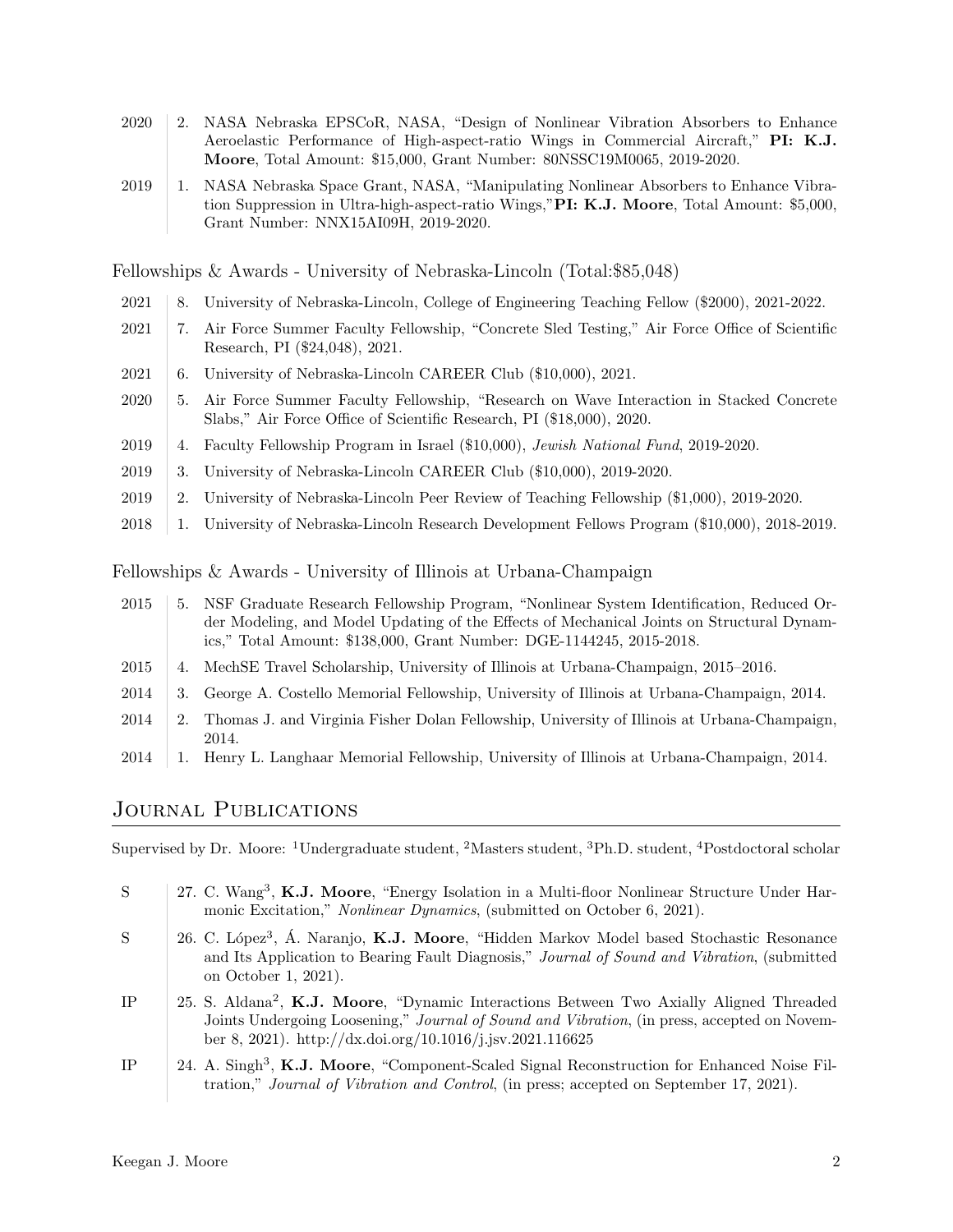- IP | 23. A. Singh<sup>3</sup>, K.J. Moore, "An Open-source, Scalable, Low-cost Automatic Modal Hammer for Studying Nonlinear Dynamical Systems," Experimental Techniques, (in press), 2021. [http://dx.doi.org/10.1007/s40799-021-00516-7](https://dx.doi.org/10.1007/s40799-021-00516-7)
- 2022 | 22. M. Jin, G. Kosova, M. Cenedese, W. Chen, A. Singh<sup>3</sup>, D. Jana, M.R.W. Brake, C.W. Schwingshackl, K.J. Moore, J.P. Noël, "Measurement and Identification of the Nonlinear Dynamics of a Jointed Structure Using Full-Field Data; Part II - Nonlinear System Identification," Mechanical Systems and Signal Processing, 166:108402, 2022. [http://dx.doi.org/10.1016/j.ymssp.2021.108402](https://dx.doi.org/10.1016/j.ymssp.2021.108402)
- 2022 | 21. W. Chen, D. Jana, A. Singh<sup>3</sup>, M. Jin, M. Cenedese, G. Kosova, M.R.W. Brake, C.W. Schwingshackl, K.J. Moore, J.P. Noël, "Measurement and Identification of the Nonlinear Dynamics of a Jointed Structure Using Full-Field Data; Part I – Measurement of Nonlinear Dynamics," Mechanical Systems and Signal Processing, 166:108401, 2022. [http://dx.doi.org/10.1016/j.ymssp.2021.108401](https://dx.doi.org/10.1016/j.ymssp.2021.108401)
- 2022 | 20. C. López<sup>3</sup>, D. Wang, Á. Naranjo, **K.J. Moore**, "Box-Cox-Sparse-Measures-Based Blind Filtering: Understanding the Difference between the Maximum Kurtosis Deconvolution and the Minimum Entropy Deconvolution," Mechanical Systems and Signal Processing, 165:108376, 2022. [http://dx.doi.org/10.1016/j.ymssp.2021.108376](https://dx.doi.org/10.1016/j.ymssp.2021.108376)
- $2021$  | 19. A. Singh<sup>3</sup>, **K.J. Moore**, "Identification of Multiple Local Nonlinear Attachments Using a Single Measurement," Journal of Sound and Vibration, 513:116410, 2021. [http://dx.doi.org/10.1016/j.jsv.2021.116410](https://dx.doi.org/10.1016/j.jsv.2021.116410)
- 2021 18. J.D.E. Dalisay, K.J. Moore, L.A. Bergman, A.F. Vakakis, "Local nonlinear stores induce global modal interactions in the steady-state dynamics of a model airplane," Journal of Sound and Vibration, 500:116020, 2021. [http://dx.doi.org/10.1016/j.jsv.2021.116020](https://dx.doi.org/10.1016/j.jsv.2021.116020)
- 2021 | 17. C. Wang<sup>3</sup>, **K.J. Moore**, "On Nonlinear Energy Flows in Nonlinearly Coupled Oscillators with Comparable Mass," Nonlinear Dynamics, 103:343-366, 2021. [http://dx.doi.org/10.1007/s11071-020-06120-5](https://dx.doi.org/10.1007/s11071-020-06120-5)
- 2020 16. A. Singh<sup>3</sup>, K.J. Moore, "Characteristic Nonlinear System Identification of Clearance Nonlinearities in Local Attachments," Nonlinear Dynamics, 102:1667-1684, 2020. [http://dx.doi.org/10.1007/s11071-020-06004-8](https://dx.doi.org/10.1007/s11071-020-06004-8)
- 2020 15. J.D.E. Dalisay, K.J. Moore, L.A. Bergman, A.F. Vakakis, "Effects of Nonlinear Stores on the Dynamics of a Computational Model Airplane," Journal of Aircraft, 57(5):938-957, 2020. [http://dx.doi.org/10.2514/1.C035736](https://dx.doi.org/10.2514/1.C035736)
- 2019 14. K.J. Moore, "A Reduced-order Model for Loosening Mechanics of Axial Joints," ASME Journal of Applied Mechanics, 86(12):121007, 2019. [http://dx.doi.org/10.1115/1.4044813](https://dx.doi.org/10.1115/1.4044813)
- 2019 13. K.J. Moore, "Characteristic Nonlinear System Identification: A Data-driven Approach for Local Nonlinear Attachments," Mechanical Systems and Signal Processing, 131:335-347, 2019. [http://dx.doi.org/10.1016/j.ymssp.2019.05.066](https://dx.doi.org/10.1016/j.ymssp.2019.05.066)
- 2019 12. K.J. Moore, A. Mojahed, L.A. Bergman, A.F. Vakakis, "Local Nonlinear Stores Induce Global Effects in the Dynamics of an Experimental Model Airplane," AIAA Journal, 57(11):4953-4965, 2019. [http://dx.doi.org/10.2514/1.J058311](https://dx.doi.org/10.2514/1.J058311)
- 2019 | 11. K.J. Moore, M. Kurt, M. Eriten, D.M. McFarland, L.A. Bergman, A.F. Vakakis, "Direct Detection of Nonlinear Modal Interactions From Time Series Measurements," Mechanical Systems and Signal Processing, 125:311–329, 2019. [http://dx.doi.org/10.1016/j.ymssp.2017.09.010](https://dx.doi.org/10.1016/j.ymssp.2017.09.010)
- 2019 10. K.J. Moore, M. Kurt, M. Eriten, D.M. McFarland, L.A. Bergman, A.F. Vakakis, "Time-Series Based Nonlinear System Identification of Modal Interactions Caused by Strongly Nonlinear Attachments," Journal of Sound and Vibration, 438:13–32, 2019. [http://dx.doi.org/10.1016/j.jsv.2018.09.033](https://dx.doi.org/10.1016/j.jsv.2018.09.033)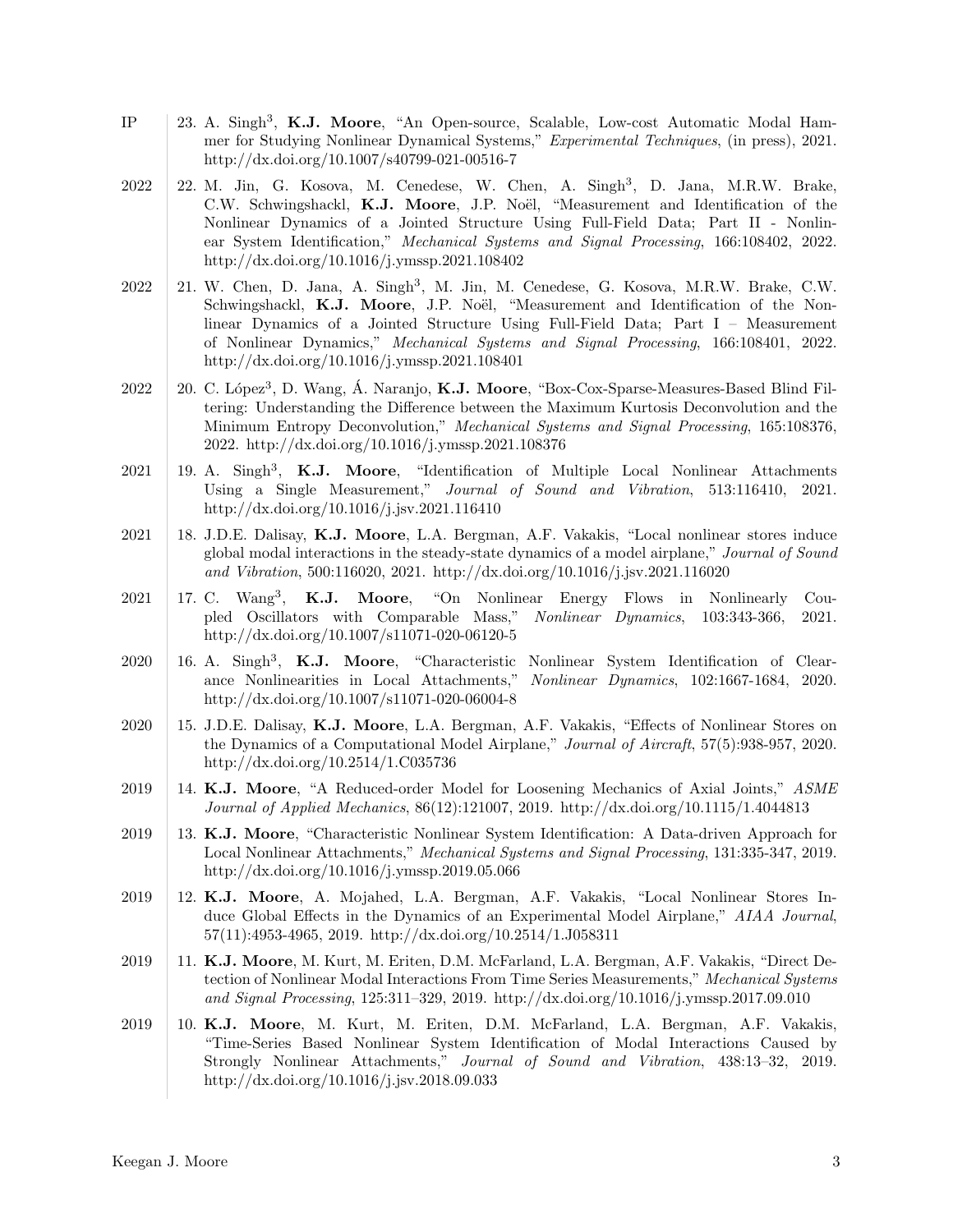- 2018 9. A. Mojahed, K.J. Moore, L.A. Bergman, A.F. Vakakis, "Strong Geometric Softening-Hardening Nonlinearities in an Oscillator Composed of Linear Stiffness and Damping Elements," International Journal of Non-linear Mechanics, 11:94-111, 2018. [http://dx.doi.org/10.1016/j.ijnonlinmec.2018.09.004](https://dx.doi.org/10.1016/j.ijnonlinmec.2018.09.004)
- 2018 8. K.J. Moore, A.F. Vakakis, "Wave Non-Reciprocity at a Nonlinear Structural Interface," Acta Mechanica, 229(10):4057-4070, 2018. [http://dx.doi.org/10.1007/s00707-018-2212-5](https://dx.doi.org/10.1007/s00707-018-2212-5)
- 2018 7. K.J. Moore, M. Kurt, M. Eriten, D.M. McFarland, L.A. Bergman, A.F. Vakakis, "Wavelet-Bounded Empirical Mode Decomposition for Vibro-Impact Analysis," Nonlinear Dynamics, 93(3):1559–1577, 2018. [http://dx.doi.org/10.1007/s11071-018-4276-0](https://dx.doi.org/10.1007/s11071-018-4276-0)
- 2018 6. J. Bunyan, K.J. Moore, A. Mojahed, M.D. Fronk, S. Tawfick, M. Leamy, A.F. Vakakis, "Acoustic Non-reciprocity in a Lattice Incorporating Nonlinearity, Asymmetry and Internal Scale Hierarchy: Experimental Study," Physical Review E, 97(5):052211, 2018. [http://dx.doi.org/10.1103/PhysRevE.97.052211](https://dx.doi.org/10.1103/PhysRevE.97.052211)
- 2018 5. K.J. Moore, J. Bunyan, S.H. Tawfick, O.V. Gendelman, S. Li, M. Leamy, A.F. Vakakis, "Non-Reciprocity in the Dynamics of Coupled Oscillators with Nonlinearity, Asymmetry and Scale Hierarchy," Physical Review E, 97(1):012219, 2018. [http://dx.doi.org/10.1103/PhysRevE.97.012219](https://dx.doi.org/10.1103/PhysRevE.97.012219)
- 2018 4. K.J. Moore, M. Kurt, M. Eriten, D.M. McFarland, L.A. Bergman, A.F. Vakakis, "Wavelet-Bounded Empirical Mode Decomposition for Measured Time Series Analysis," Mechanical Systems and Signal Processing, 99:14–29, 2018. [http://dx.doi.org/10.1016/j.ymssp.2017.06.005](https://dx.doi.org/10.1016/j.ymssp.2017.06.005)
- 2017 3. K.J. Moore, M. Kurt, M. Eriten, J.C. Dodson, J.R. Foley, J.C. Wolfson, D.M. McFarland, L.A. Bergman, A.F. Vakakis, "Nonlinear Parameter Identification of a Mechanical Interface Based on Primary Wave Scattering," Experimental Mechanics, 57(9):1495–1508, 2017. [http://dx.doi.org/10.1007/s11340-017-0320-0](https://dx.doi.org/10.1007/s11340-017-0320-0)
- 2017 2. M. Kurt, K.J. Moore, M. Eriten, D.M. McFarland, L.A. Bergman, A.F. Vakakis, "Nonlinear model updating applied to the IMAC XXXII Round Robin benchmark system," Mechanical Systems and Signal Processing, 88:111–122, 2017. [http://dx.doi.org/10.1016/j.ymssp.2016.10.016](https://dx.doi.org/10.1016/j.ymssp.2016.10.016)
- 2015 1. Y. Zhang, K.J. Moore, D.M. McFarland, A.F. Vakakis, "Targeted energy transfers and passive acoustic wave redirection in a two-dimensional granular network under periodic excitation," Journal of Applied Physics, 118(23):234901, 2015. [http://dx.doi.org/10.1063/1.4937898](https://dx.doi.org/10.1063/1.4937898)

## Conference Proceedings and Presentations

Supervised by Dr. Moore: <sup>1</sup>Undergraduate student, <sup>2</sup>Masters student, <sup>3</sup>PhD student, <sup>4</sup>Postdoctoral scholar

- 2022 | 50. C. López<sup>3</sup>, Á. Naranjo, **K.J. Moore**, "Hidden Markov Model based Stochastic Resonance and its Application to Bearing Fault Diagnosis," International Modal Analysis Conference XL, Orlando, FL, February 7–10, 2022.
- 2022 | 49. A. Singh<sup>3</sup>, K.J. Moore, "Data-Driven Identification of Multiple Local Nonlinear Attachments Installed on a Single Primary Structure," International Modal Analysis Conference XL, Orlando, FL, February 7–10, 2022.
- 2022 | 48. A. Singh<sup>3</sup>, K.J. Moore, "An Open-source, Automatic Modal Hammer for Studying Nonlinear Dynamical Systems," International Modal Analysis Conference XL, Orlando, FL, February 7– 10, 2022.
- 2022 | 47. C. Wang<sup>3</sup>, **K.J. Moore**, "Applying Quasi-zero Stiffness Introduced by Elastic Strut Elements to Achieve Energy Isolation and Dissipation," International Modal Analysis Conference XL, Orlando, FL, February 7–10, 2022.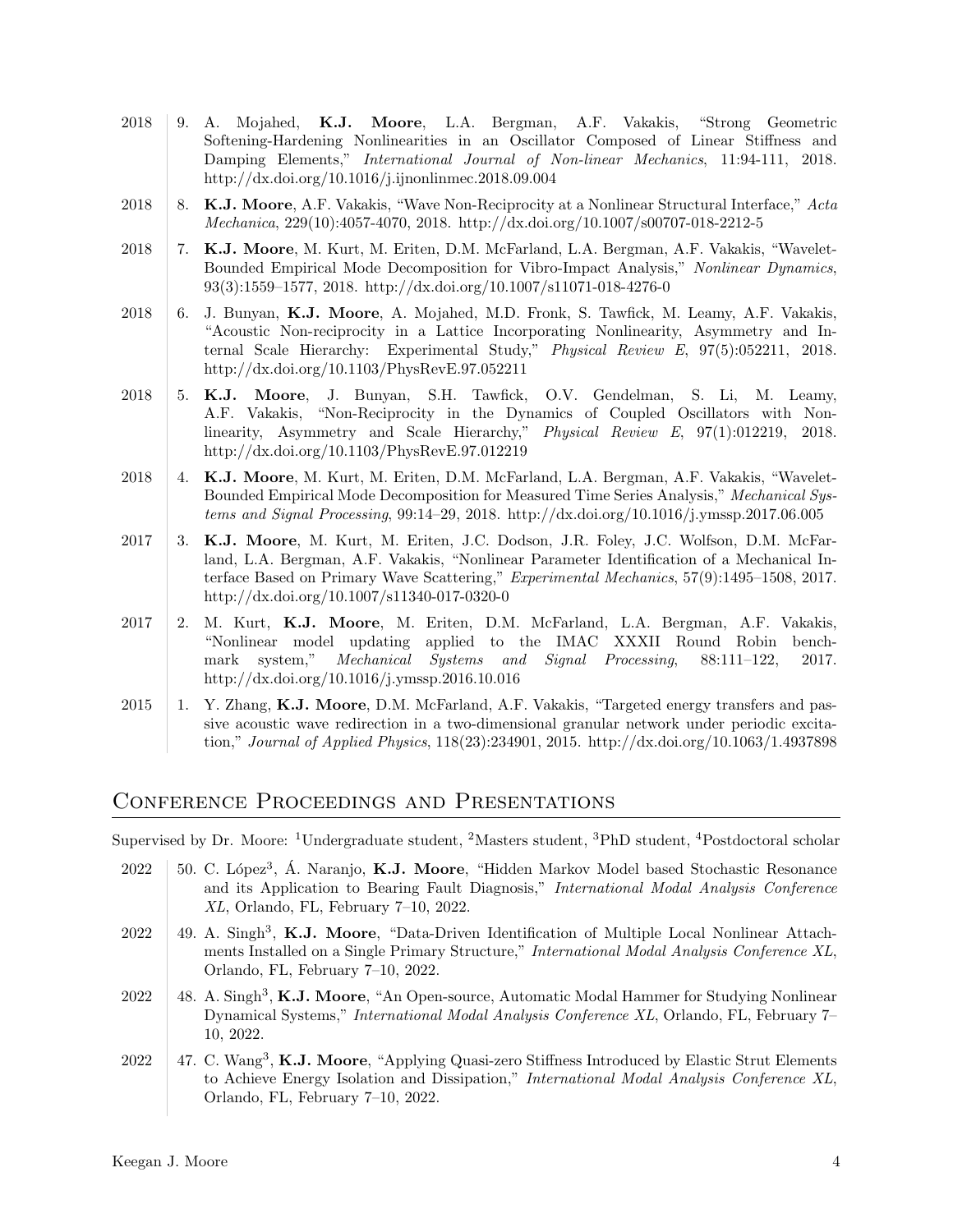- $2022 \mid 46$ . C. Wang<sup>3</sup>, J.D. Brown<sup>1</sup>, K.J. Moore, "Energy Isolation by Introducing 2-D Nonlinear Energy Sink with Impact and Sliding on An Elliptical Frame," International Modal Analysis Conference XL, Orlando, FL, February 7–10, 2022.
- 2022 | 45. J.D. Brown<sup>1</sup>, **K.J. Moore**, "Using Nonlinear Energy Sinks to Diminish Vibrations in Highaspect Ratio Wings," International Modal Analysis Conference XL, Orlando, FL, February 7–10, 2022.
- 2021 | 44. S.A. Aldana<sup>2</sup>, K.J. Moore, "Dynamic Wave Interactions in Axial Rods With Multiple Threaded Interfaces," ASME International Design Engineering and Technical Conference, Virtual Conference, August 17–20, 2021.
- 2021  $\parallel$  43. J.D. Brown<sup>1</sup>, **K.J. Moore**, "Investigation of Vibration Mitigation in High-aspect-ratio Wings Using Multi-directional Clearance Nonlinearities," ASME International Design Engineering and Technical Conference, Online Virtual Conference, August 17–20, 2021.
- 2021 | 42. A. Singh<sup>3</sup>, K.J. Moore, "An Open-Source, Low-Cost Automatic Modal Hammer for Studying Nonlinear Dynamical Systems," ASME International Design Engineering and Technical Conference, Online Virtual Conference, August 17–20, 2021.
- $2021$  | 41. A. Singh<sup>3</sup>, **K.J. Moore**, "Data-Driven Identification of Multiple Local Nonlinear Attachments," ASME International Design Engineering and Technical Conference, Online Virtual Conference, August 17–20, 2021.
- 2021 | 40. C. Wang<sup>3</sup>, A.T. Allen<sup>1</sup>, E. Krings, E.J. Markvicka, K.J. Moore, "Energy Isolation Study by Utilizing Quasi-zero Stiffness Introduced by Buckling in Elastic Strut Elements," ASME International Design Engineering and Technical Conference, Online Virtual Conference, August 17–20, 2021.
- 2021 39. G.M. Eymael<sup>1</sup>, K.J. Moore, "The Effect of Store-to-store Energy Transfers On the Global Dynamics of Aircraft," ASME International Design Engineering and Technical Conference, Online Virtual Conference, August 17–20, 2021.
- 2021 38. L. Wang, B. Beamer, K.J. Moore, K. Krainc, "Case Study Lesson Plan for Noise Control Engineering Concepts for use in ABET Accredited Engineering Programs," Inter-Noise 2021, Virtual Conference, August 1–5, 2021.
- 2021 37. J.D.E. Dalisay, K.J. Moore, L.A. Bergman, A.F. Vakakis, "Vibro-impacts Originating in Wing Attachments Induce Global Chaotic Effects in the Steady-state Dynamics of a Model Airplane," NNM 2021, Ascona, Switzerland, July 6–9, 2021.
- 2021 | 35. J.D. Brown<sup>1</sup>, **K.J. Moore**, "Using Nonlinear Vibration Absorbers to Mitigate Unwanted Motion in High-aspect-ratio Wings," AIAA Region V Student Conference, Virtual Conference, April 2–3, 2021.
- $2021$  34. C. Wang<sup>3</sup>, K.J. Moore, "Energy Isolation in a Multi-floor Nonlinear Structure under Harmonic Excitation," International Modal Analysis Conference XXXIX, Virtual Conference (Originally in Orlando, FL), February 8–11, 2021.
- 2021 33. A. Singh<sup>3</sup>, K.J. Moore, "Joint Interface Contact Area Predictions Using Surface Strain Measurements," *International Modal Analysis Conference XXXIX*, Virtual Conference (Originally in Orlando, FL), February 8–11, 2021.
- 2021 32. S.A. Aldana<sup>2</sup>, K.J. Moore, "Wave Interactions and Modeling of Loosening in Axial Rods with Multiple Threaded Interfaces," *International Modal Analysis Conference XXXIX*, Virtual Conference (Originally in Orlando, FL), February 8–11, 2021.
- 2020 | 31. H.A. Van Heuveln<sup>1</sup>, **K.J. Moore**, "Strong Vibration Mitigation in High-Aspect-Ratio Wings Using a Nonlinear Energy Sink With Elliptic Clearance," ASME International Design Engineering and Technical Conference, St. Louis, MO, August 16–19, 2020.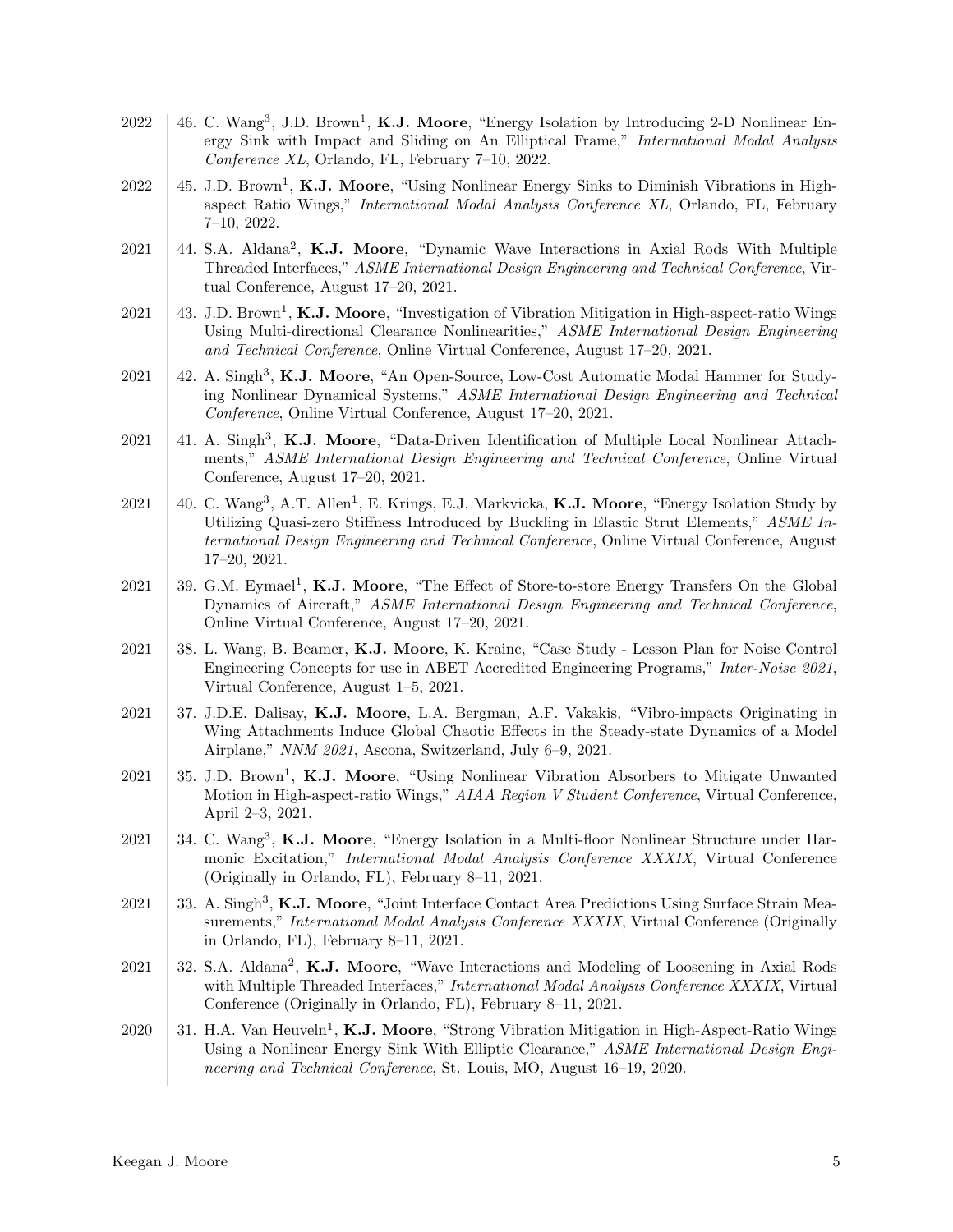- 2020 30. K.J. Moore, "Reduced-order Modeling of Loosening Mechanics in Axially Oriented Threaded Joints," ASME International Design Engineering and Technical Conference, St. Louis, MO, August 16–19, 2020.
- 2020 29. K.J. Moore, "A New Data-Driven System Identification Method for Local Attachments with Smooth and Non-smooth Nonlinearities," ASME International Design Engineering and Technical Conference, St. Louis, MO, August 16–19, 2020.
- 2020 | 28. C. Wang<sup>3</sup>, K.J. Moore, "Breaking Dynamic Reciprocity Allows for Strong Vibration Isolation in a Multi-floor Nonlinear Structure," ASME International Design Engineering and Technical Conference, St. Louis, MO, August 16–19, 2020.
- 2020 27. K.J. Moore, "The Characteristic Nonlinear System Identification: A Method for Local, Nonlinear Attachments," International Modal Analysis Conference XXXVIII, Houston, TX, February 10–13, 2020.
- 2020 | 26. H.A. Van Heuveln<sup>1</sup>, **K.J. Moore**, "Manipulating Nonlinear Absorbers to Enhance Vibration Suppression in Ultra-high-aspect-ratio Wings," International Modal Analysis Conference XXXVIII, Houston, TX, February 10–13, 2020.
- $2020$  | 25. A. Singh<sup>3</sup>, K.J. Moore, "Enhancing Noise Filtration Through Linear Combinations of Intrinsic Mode Functions," International Modal Analysis Conference XXXVIII, Houston, TX, February 10–13, 2020.
- 2020 | 24. C. Wang<sup>3</sup>, K.J. Moore, "Targeted Vibration Isolation through Breaking Dynamic Reciprocity in a Multi-floor Nonlinear Structure," International Modal Analysis Conference XXXVIII, Houston, TX, February 10–13, 2020.
- 2020 23. M. Miller, C. Johnson, N. Sonne, J. Mersch, R. Kuether, J. Smith, J. Ortiz, G. Castelluccio, K.J. Moore, "Bolt Preload Loss Due to Modal Excitation of a C-Beam Structure," International Modal Analysis Conference XXXVIII, Houston, TX, February 10–13, 2020.
- 2020 | 22. G. Kosova, M. Jin, M. Cenedese, W. Chen, A. Singh<sup>3</sup>, D. Jana, M.R.W. Brake, C.W. Schwingshackl, K.J. Moore, J.P. Noël, "Nonlinear System Identification of a Jointed Structure Using Full-field Data: Part II Analysis," International Modal Analysis Conference XXXVIII, Houston, TX, February 10–13, 2020.
- 2020 | 21. A. Singh<sup>3</sup>, W. Chen, D. Jana, M. Jin, G. Kosova, M. Cenedese, M.R.W. Brake, C.W. Schwingshackl, K.J. Moore, J.P. Noël, "Nonlinear System Identification of a Jointed Structure Using Full-field Data: Part I Experimental Investigation," International Modal Analysis Conference XXXVIII, Houston, TX, February 10–13, 2020.
- 2019 20. J.D. Dalisay, K.J. Moore, L.A. Bergman, A. F. Vakakis, "Computational Simulation of the Effects of Local Nonlinear Stores on the Global Dynamics of an Experimental Model Plane," ASME International Design Engineering and Technical Conference, Anaheim, CA, August 18–21, 2019.
- 2019 19. K.J. Moore, "A Reduced-order Model for Axial Joint Loosening Mechanics," Tribomechadynamics Conference, Houston, TX, July 31–August 2, 2019.
- 2019 | 18. M. Cenedese, G. Kosova, M. Jin, W. Chen, A. Singh<sup>3</sup>, D. Jana, M.R.W. Brake, C.W. Schwingshackl, K.J. Moore, J.P. Noël,, "Nonlinear System Identification of a Jointed Structure Using Full Field Data; Part 2: Analysis," Tribomechadynamics Conference, Houston, TX, July 31– August 2, 2019.
- 2019 | 17. D. Jana, A. Singh<sup>3</sup>, W. Chen, M. Jin, G. Kosova, M. Cenedese, M.R.W. Brake, C.W. Schwingshackl, K.J. Moore, J.P. Noël, "Nonlinear System Identification of a Jointed Structure Using Full Field Data; Part 1: Experiments," Tribomechadynamics Conference, Houston, TX, July 31–August 2, 2019.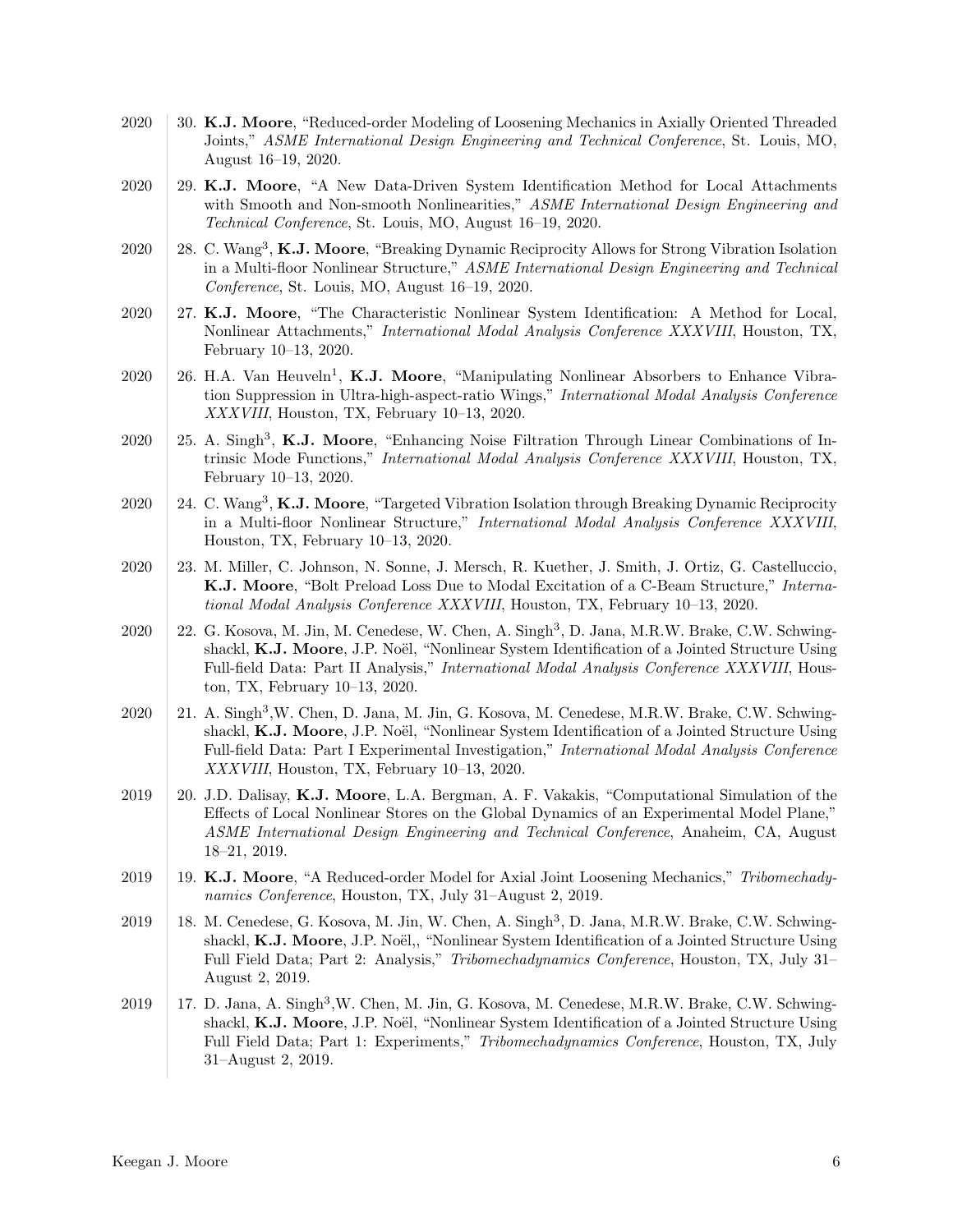- 2019 16. K.J. Moore, A. Mojahed, J. Dalisay, L.A. Bergman, A.F. Vakakis, "Experimental Study of Global Response of a Model Airplane with a Strongly Nonlinear Store on Each Wing," 7th International Conference on Nonlinear Vibrations, Localization and Energy Transfer, Marseille, France, July 1–4, 2019.
- 2019 15. K.J. Moore, L.A. Bergman, A.F. Vakakis, "Influence of Local Nonlinearities on Global System Dynamics and Nonlinear System Identification," Engineering Mechanics Institute Conference, California Institute of Technology, Pasadena, CA, June 18-21, 2019.
- 2019 | 14. K.J. Moore, A. Mojahed, L.A. Bergman, A.F. Vakakis, "Local Nonlinear Attachments Induce Global Effects in Airplane Dynamics," International Modal Analysis Conference XXXVII, Orlando, FL, January 28–31, 2019.
- 2018 13. J. Bunyan, K.J. Moore, A. Mojahed, M. D. Fronk, M. Leamy, S. Tawfick, A.F. Vakakis, "Acoustic Non-reciprocity in a Lattice with Nonlinearity, Asymmetry and Internal Scale Hierarchy," ASME International Design Engineering Technical Conference, Quebec City, Quebec, Canada, August 26–29, 2018.
- 2018 12. K.J. Moore, J. Bunyan, A. Mojahed, S. Tawfick, O.V. Gendelman, S. Li, M. Leamy, A.F. Vakakis, "Non-reciprocal Acoustics of Lattices with Nonlinearity, Asymmetry and Scale Hierarchy," U.S. National Congress for Theoretical and Applied Mechanics (18th USNC TAM), Chicago, IL, June 4–9, 2018.
- 2018 | 11. K.J. Moore, M. Kurt, M. Eriten, D.M. McFarland, L.A. Bergman, A.F. Vakakis, "Timeseries Based System Identification of Nonlinear Attachments," International Modal Analysis Conference (International Modal Analysis Conference XXXVI), Orlando, FL, February 12–15, 2018.
- 2017 10. K.J. Moore, M. Kurt, M. Eriten, D.M. McFarland, L.A. Bergman, A.F. Vakakis,"Direct Detection of Nonlinear Modal Interactions for Model Updating Using Measured Time Series," ASME International Design Engineering and Technical Conference, Cleveland, OH, 2017.
- 2017 9. K.J. Moore, C.A. Herrera, M. Kurt, M. Eriten, D.M. McFarland, L.A. Bergman, A.F. Vakakis, "Reduced-order Modeling of Strongly Nonlinear Systems Using Measured Time Series," 9th European Nonlinear Dynamics Conference, Budapest, Hungary, June 25–30, 2017. <http://congressline.hu/enoc2017/abstracts/65.pdf>
- 2017 8. K.J. Moore, C.A. Herrera, M. Kurt, M. Eriten, D.M. McFarland, L.A. Bergman, A.F. Vakakis, "Reduced-order Modeling of Strongly Nonlinear Systems Using Measured Time Series," International Modal Analysis Conference (International Modal Analysis Conference XXXV), Garden Grove, CA, January 30–February 2, 2017.
- 2016 7. K.J. Moore, M. Kurt, M. Eriten, D.M. McFarland, L.A. Bergman, A.F. Vakakis, "Nonlinear" System Identification of Mechanical Interfaces Based on Wave Propagation," in: J.M. Floryan (eds) Contributions to the Foundations of Multidisciplinary Research in Mechanics: Papers presented during the 24th International Congress of Theoretical and Applied Mechanics, International Congress of Theoretical and Applied Mechanics, Montreal, August 22–26, 2016. [http://iutam.org/publications/ictam-proceedings/ictam](http://iutam.org/publications/ictam-proceedings/ictam_2016) 2016
- 2016 6. K.J. Moore, C.A. Herrera, M. Kurt, M. Eriten, D.M. McFarland, L.A. Bergman, A.F. Vakakis, "Estimation of the Natural Frequencies of Strongly Nonlinear Systems from Time-Domain Response Data," ISWAV 2016: 4th International Symposium and Workshop on Acoustics and Vibration, Harbin, China, July 26-29, 2016.
- 2016 5. K.J. Moore, M. Kurt, M. Eriten, D.M. McFarland, L.A. Bergman, A.F. Vakakis, "Nonlinear System Identification of Mechanical Interfaces Based on Wave Propagation," Proceedings: International Conference on Nonlinear Vibrations, Localization and Energy Transfer, Liège, Belgium, July 4–8, 2016.<http://www.nnm2016liege.com/en/download>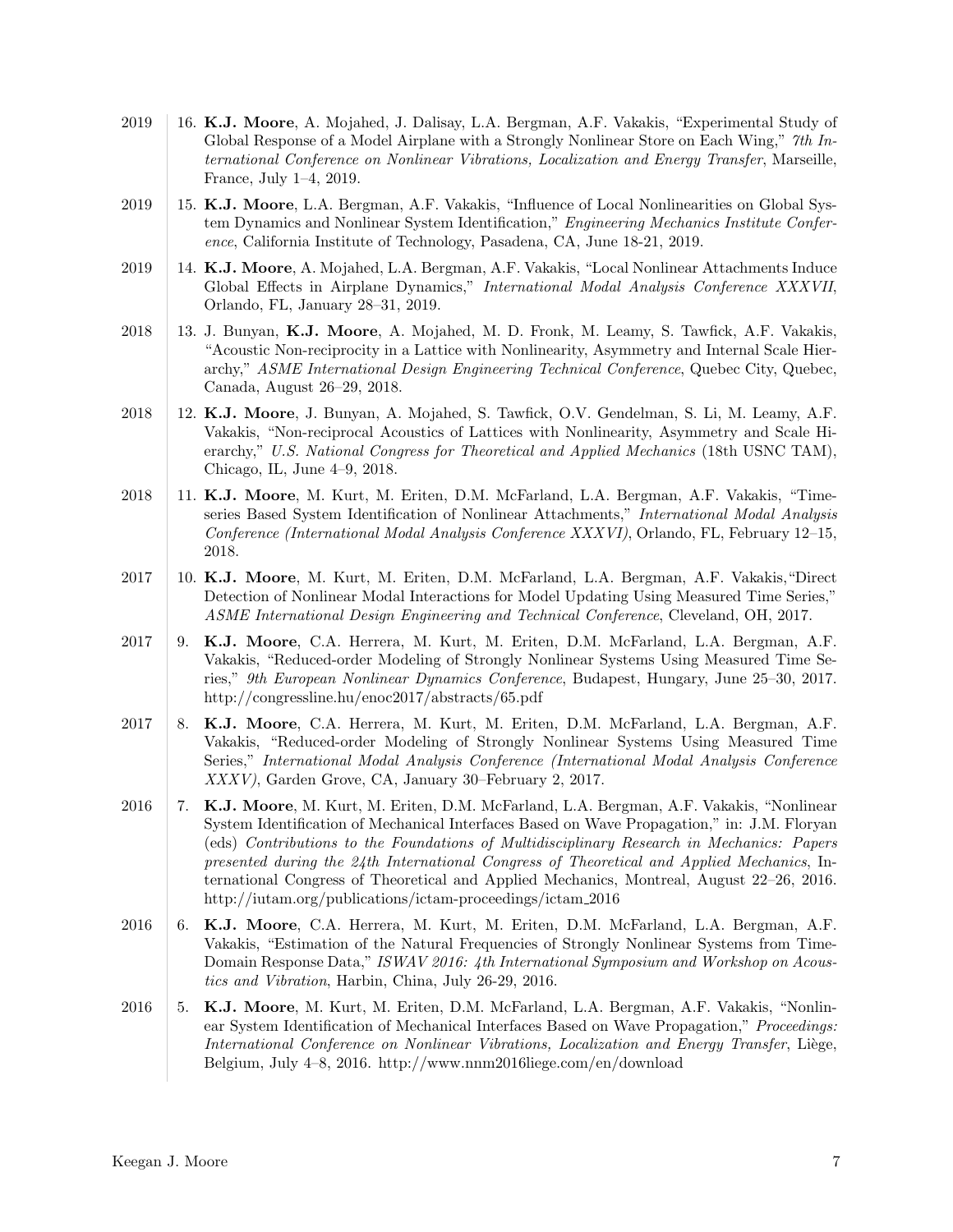- 2016 4. M.R.W. Brake, K.J. Moore, "A Heuristic Model of Force-Displacement Curves for the Failure of Mechanical Bolts in Tension," ASME International Design Engineering Technical Conference, Charlotte, NC, August 21–24, 2016.
- 2016 3. R.C. Flicek, K.J. Moore, G.M. Castelluccio, M.R.W. Brake, T. Truster, C.I. Hammetter, "Stress Waves Propagating Through Bolted Joints," In: Allen M., Mayes R., Rixen D. (eds) Dynamics of Coupled Structures, Volume 4. Conference Proceedings of the Society for Experimental Mechanics Series. Springer, 2016. [http://dx.doi.org/10.1007/978-3-319-29763-7](https://dx.doi.org/10.1007/978-3-319-29763-7_49) 49
- 2016 2. K.J. Moore, M. Kurt, M. Eriten, D.M. McFarland, L.A.Bergman, A.F. Vakakis, "Nonlinear System Identification of Mechanical Interfaces Based on Wave Scattering," In: Allen M., Mayes R., Rixen D. (eds) Dynamics of Coupled Structures, Volume 4. Conference Proceedings of the Society for Experimental Mechanics Series, Springer, 2016. [http://dx.doi.org/10.1007/978-3-](https://dx.doi.org/10.1007/978-3-319-29763-7_32) [319-29763-7](https://dx.doi.org/10.1007/978-3-319-29763-7_32) 32
- 2015 1. M. Kurt, K.J. Moore, M. Eriten, D.M. McFarland, L.A. Bergman, A.F. Vakakis, "Nonlinear" Model Updating Methodology with Application to the International Modal Analysis Conference XXXIII Round Robin Benchmark Problem," In: G. Kerschen, editor. Nonlinear Dynamics, Volume 1. Conference Proceedings of the Society for Experimental Mechanics Series 5, Springer International Publishing, 2015. [http://dx.doi.org/10.1007/978-3-319-15221-9](https://dx.doi.org/10.1007/978-3-319-15221-9_31) 31

## Other Presentations and Posters

Supervised by Dr. Moore: <sup>1</sup>Undergraduate student, <sup>2</sup>Masters student, <sup>3</sup>PhD student, <sup>4</sup>Postdoctoral scholar

- 2021 3. J.D. Brown 1, K. J. Moore, "Using Nonlinear Vibration Absorbers to Mitigate Unwanted Motion in High-aspect-ratio Wings," Nebraska Academy of Sciences (NAS) Aeronautics and Space Sciences Section, Online Virtual Conference, April 23, 2021
- 2020 | 2. A. Allen<sup>1</sup>, **K.J. Moore**, "Multi-harmonic Vibration Mitigation Through Exploitation of Structural Instability," Nebraska Summer Research Virtual Symposium, August 6, 2020.
- 2019 | 1. J.J. Broadway<sup>1</sup>, **K.J. Moore**, "Investigation of Digital Image Correlation as a Method of Measuring Bolted Joint Pressure Distribution," Nebraska Summer Research Symposium, August 8, 2019.

# Invited Talks

- 2021 7. "Data-driven Approaches to Modeling Warhead Penetration and New Directions Towards Digital Engineering of T&E," Virtual Seminar, Air Force Research Laboratory, Eglin Air Force Base, Eglin, FL, August 26, 2021. 2021 6. "Reduced-order Modeling of the Loosening of Bolted Joints: Application to Axially Aligned Joints," *DigiTwin Online Workshop* hosted by Swansea University, June 11, 2021. 2020 5. "Sunday with a Scientist: Vibrations," Virtual Sunday with a Scientist Seminar, University of Nebraska State Museum, Lincoln, NE, 2020. 2020 4. "Reduced-order Modeling of Warhead Penentration in Single and Stacked Concrete Slabs," Virtual Seminar, Air Force Research Laboratory, Eglin Air Force Base, Eglin, FL, 2020. 2019 3. "Reduced-order Modeling of Loosening in Bolted Joints Subjected to Axial Shock Excitation," Sandia National Laboratories, Albuquerque, NM, 2019. 2017 2. "Methods for the Detection of Nonlinear Modal Interactions from Measured Time Series,"
- University of Akron, Akron, OH, 2017.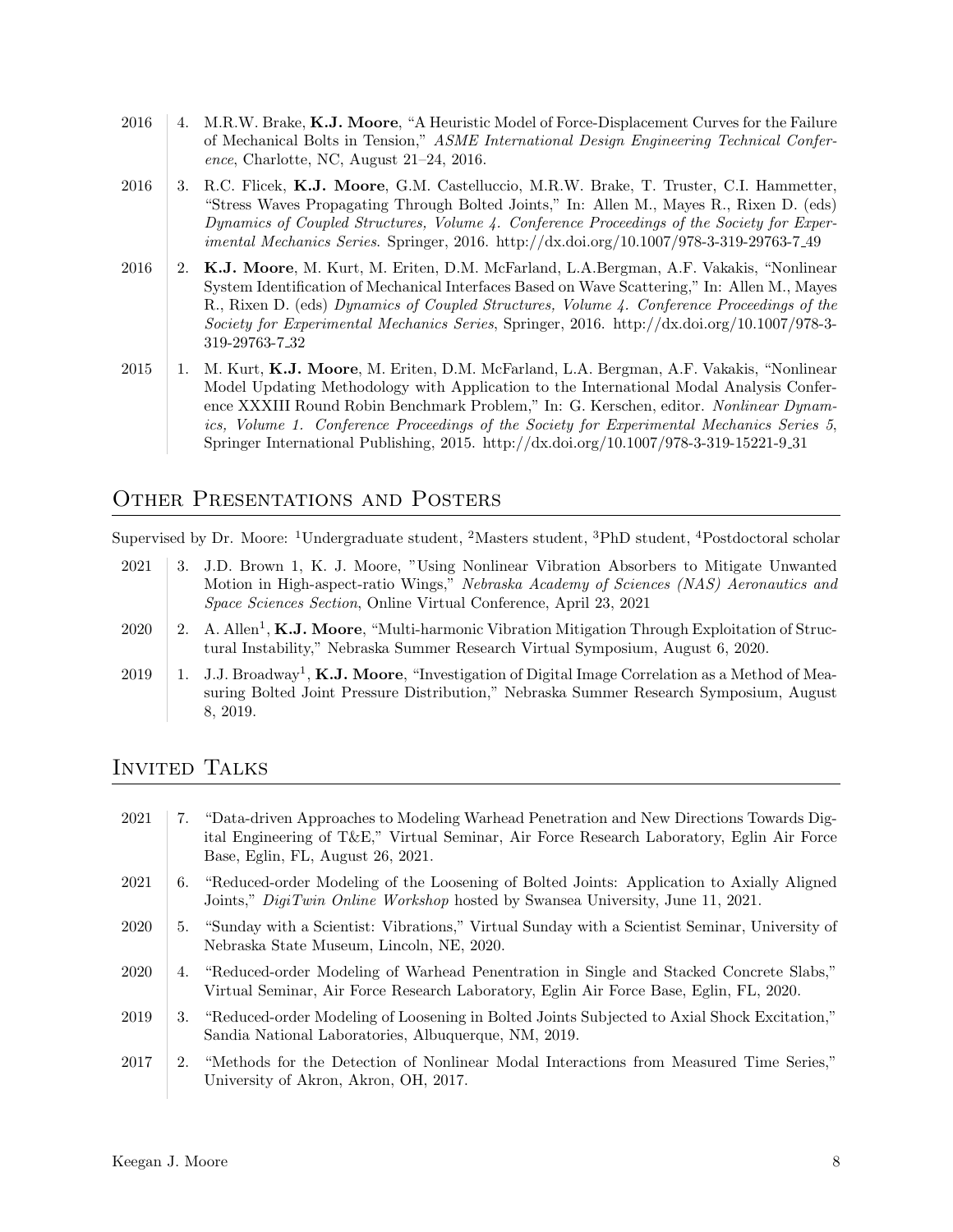2016 1. "Nonlinear Identification Tools and Methods,"  $m+p$  Modal Analysis Seminar held at International Modal Analysis Conference XXXIV, Orlando, FL, 2016.

## Chapters In Books

- 2018 2. K.J. Moore, A. Mojahed, M. Kurt, M. Eriten, D.M. McFarland, L.A. Bergman, A.F. Vakakis, "Advanced Nonlinear System Identification for Modal Interactions in Nonlinear Structures: A Review," In: I. Andrianov, A. Manevich, Y. Mikhlin, O. Gendelman (eds) Problems of Nonlinear Mechanics and Physics of Materials. Advanced Structured Materials, vol 94. Springer, Cham, 2018. [http://dx.doi.org/10.1007/978-3-319-92234-8](https://dx.doi.org/10.1007/978-3-319-92234-8_7) 7
- 2018 1. K.J. Moore, M. Kurt, M. Eriten, D.M. McFarland, L.A. Bergman, A.F. Vakakis, "Elements of a Nonlinear System Identification Methodology of Broad Applicability with Application to Bolted Joints," In: M.R. Brake (eds) The Mechanics of Jointed Structures, Springer International Publishing, 2018.<http://dx.doi.org/10.1007/978-3-319-56818-8>

#### Government Reports

- 2015 2. K.J. Moore, R.C. Flicek, G.M. Castelluccio, C. Hammetter, T.J. Truster, M.R.W. Brake, "Stress Waves Propagating Through Jointed Connections," SAND2015-6042D, Sandia National Laboratories, Albuquerque, NM, 2015.<https://www.osti.gov/biblio/1339225>
- 2015 1. K.J. Moore, M.R.W. Brake, "A Reduced Order Model of Force Displacement Curves for the Failure of Mechanical Bolts in Tension," SAND2015-10871, Sandia National Laboratories, Albuquerque, NM, 2015.<https://www.osti.gov/scitech/biblio/1234813>

#### Teaching Experience

Assistant Professor, University of Nebraska-Lincoln

- 2021 8. Engineering Acoustics (Graduate & Undergraduate Elective), Spring, 2022
- 2021 7. Engineering Dynamics (Core Undergraduate), Fall, 2021.
- 2021 6. Engineering Acoustics (Graduate & Undergraduate Elective), Spring, 2021 (Rated 4.68/5.00)
- 2021 5. Data-driven Science and Engineering (Graduate & Undergraduate Elective), Spring, 2021 (Individually rated 3.98/5.00). Co-taught with Drs. P. Rao, E. Marvicka, and P. Grover.
- 2020 4. Advanced Vibrations (Graduate Only), Fall, 2020 (Rated  $4.62/5.00$ ).
- 2020 3. Engineering Acoustics (Graduate & Undergraduate Elective), Spring, 2020 (Rated 4.69/5.00).
- 2019 2. Engineering Dynamics (Core Undergraduate), Fall, 2019 (Rated 4.33/5.00).
- 2019 1. Engineering Acoustics (Graduate & Undergraduate Elective), Spring, 2019 (Rated 4.39/5.00).

Teaching Assistant, University of Illinois at Urbana-Champaign

- 2018 4. Intermediate Dynamics, Spring, 2018.
- 2017 3. Introduction to Nonlinear Dynamics and Vibrations, Spring, 2017.
- 2016 2. Experimental Stress Analysis, Spring, 2016.
- 2015 1. Introductory Dynamics, Spring, 2015.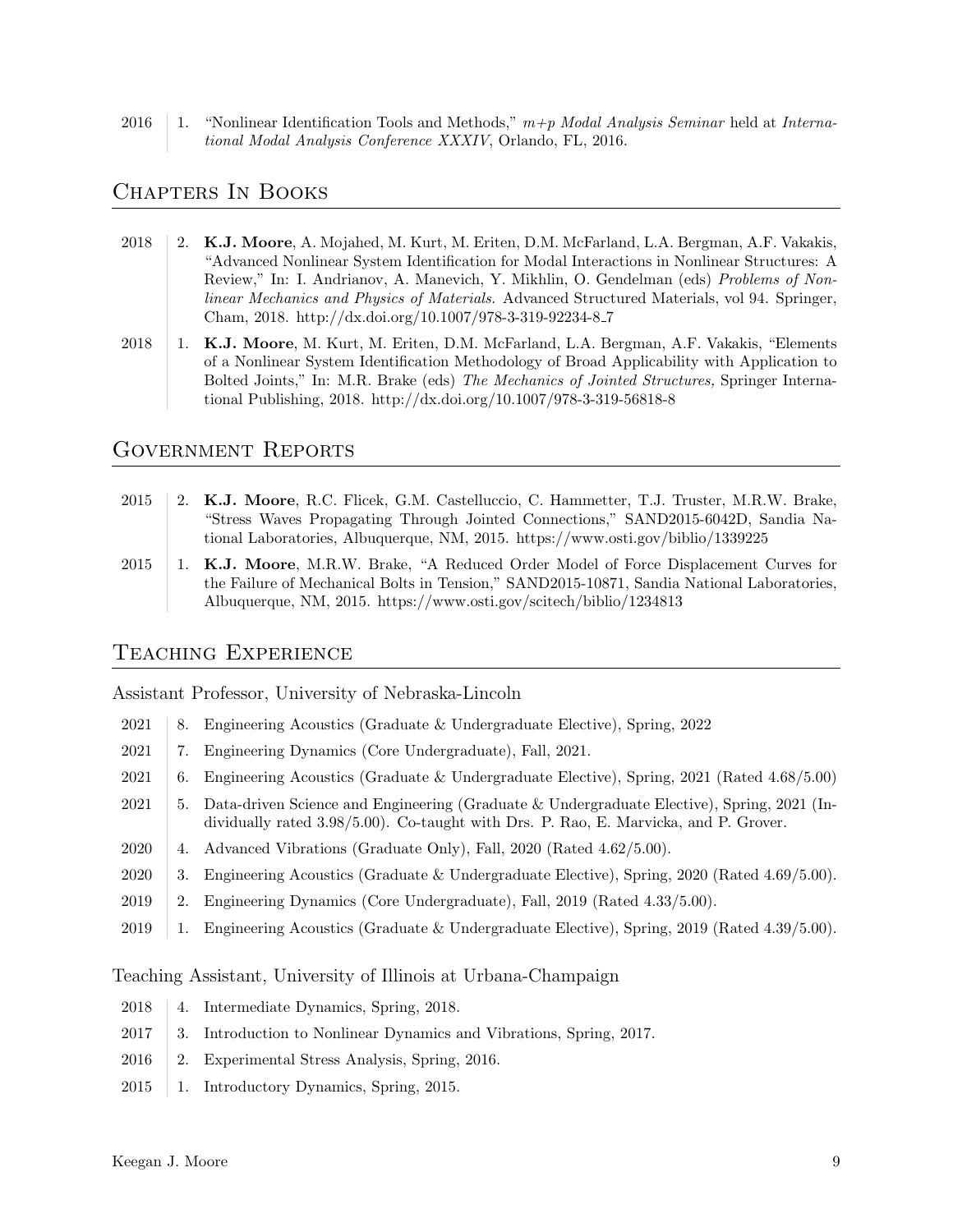## Advising

#### Doctoral Students

- 2025 4. Manal Mustafa, "The Effects Loosening on the Dynamics of Bolted Joints," 2025 (expected).
- 2025 3. Cristian L´opez, "Synchronous Autonomous Measurement and Modeling Frameworks," 2025 (expected).
- 2022 2. Chengen Wang, "Employing Strong Nonlinearity to Passively Guide Mechanical Energy in Structures," 2022 (expected; PhD comprehensive exam scheduled for December 9, 2021; Final defense planned for June 2022).
- 2022 1. Aryan Singh, "Data-driven Identification and Automated Synchronous Measurement of Nonlinear Structures," Epected May 2022 (PhD comprehensive exam passed; Final defense planned for April 2022).

#### Masters Students

2021 1. Sandro A. Aldana, "Reduced-order Modeling of Loosening in Bolted Joints and Dynamic Interactiosn Between Axially Aligned Threaded Joints," 2021. [https://digitalcommons.u](https://digitalcommons.unl.edu/mechengdiss/172/) [nl.edu/mechengdiss/172/](https://digitalcommons.unl.edu/mechengdiss/172/)

#### Undergraduate Researchers

- 2021- 15. Micah Busboom, "Understanding the Nonlinear Dynamics Governing Vertical-Lift Vehicles with Variable-speed, Fixed Rotors," 2021-present.
- 2021– 14. Sean Griffin, "Employing Video-game Physics Engines to Create Virtual Dynamics Experiments," 2021–present.
- 2021– 13. Aden Hester, "Employing Video-game Physics Engines to Create Virtual Dynamics Experiments," 2021–present.
- 2021– 12. Anika Dujakovich, "Dynamic Interactions Between Multiple Joints and Bolts Undergoing Loosening," 2021–present.
- 2020– 11. Stephanie Vavra, "Targeted Vibration Isolation of Airline Interior Cabins from External Disturbances," 2020-present.
- 2020– 10. Judith Brown, "Design of Nonlinear Vibration Absorbers to Enhance Aeroelastic Performance of High-aspect-ratio Wings in Commercial Aircraft," 2020-present.
- 2020– 9. Guilherme Eymael, "Nonlinear Interactions Between Nonlinear Stores on Fighter Jets," 2020 present.
- 2021 8. Sejal Soni, "Dynamic Interactions Between Multiple Joints and Bolts Undergoing Loosening," 2021.
- 2020 7. Thomas Vierk, "Design of Nonlinear Vibration Absorbers to Enhance Aeroelastic Performance of High-aspect-ratio Wings in Commercial Aircraft," Summer-Fall 2020.
- 2020 6. Rachael Stanek, "Manipulating Nonlinear Absorbers to Enhance Vibration Suppression in Ultra-high-aspect-ratio Wings," Summer 2020.
- 2019- 2020 5. Ben Franco, "Reduced-order Modeling of Bolted Joint Loosening: Torque-Stiffness and Torque Loss Modeling," Summer and Fall 2019.
- 2019- 2020 4. Austin Hajek, "Investigation Into Energy Flows of Nonlinear Structures," 2019-2020.